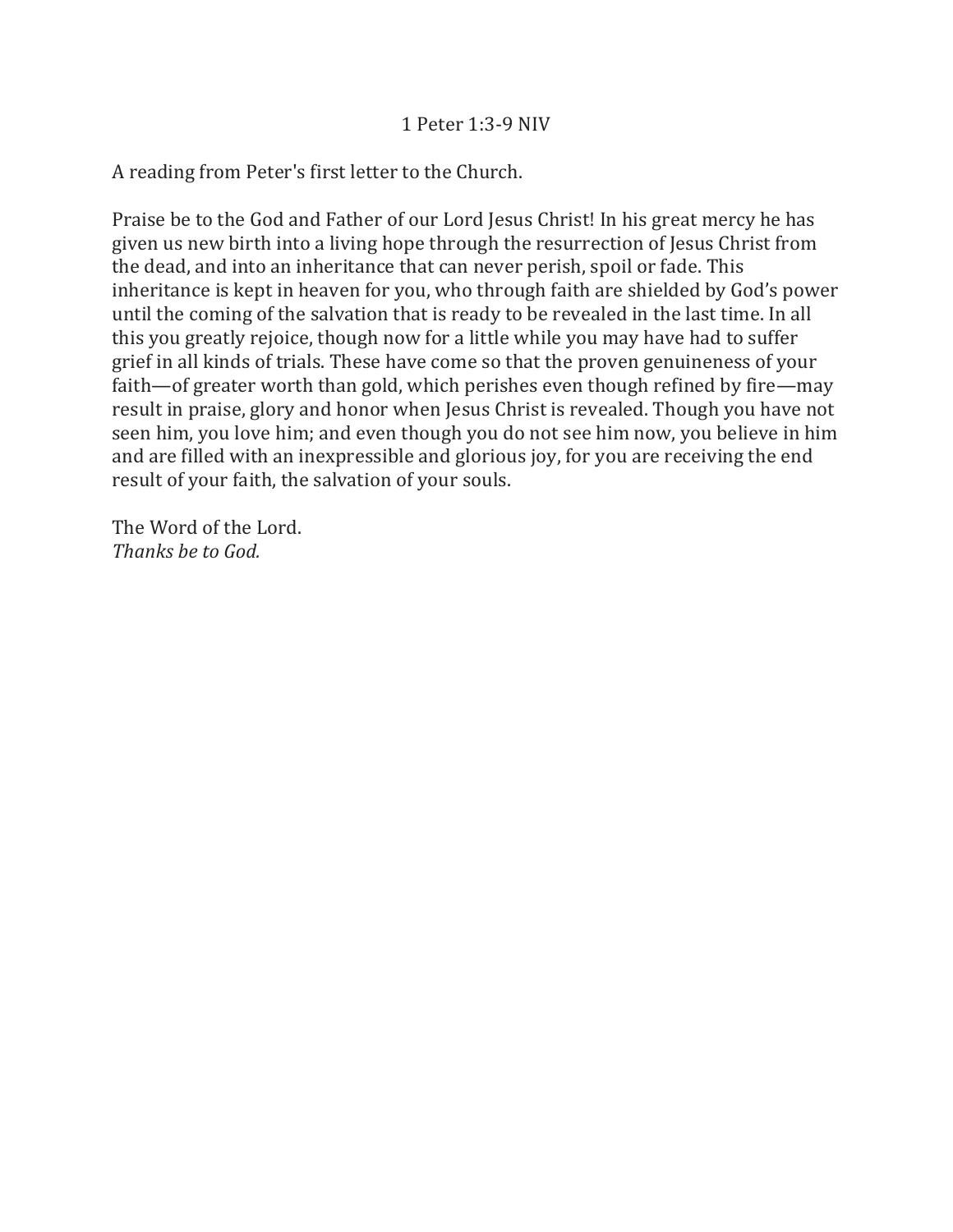## Psalm 16

Let us read together the words of Psalm 16.

Protect me, O God, for I take refuge in you; I have said to the Lord, "You are my Lord, my good above all other."

All my delight is upon the godly that are in the land, upon those who are noble among the people.

But those who run after other gods shall have their troubles multiplied.

Their libations of blood I will not offer, nor take the names of their gods upon my lips.

O Lord, you are my portion and my cup; it is you who uphold my lot.

My boundaries enclose a pleasant land; indeed, I have a goodly heritage.

I will bless the Lord who gives me counsel; my heart teaches me, night after night.

I have set the Lord always before me; because he is at my right hand I shall not fall.

My heart, therefore, is glad, and my spirit rejoices; my body also shall rest in hope.

For you will not abandon me to the grave, nor let your holy one see the Pit.

You will show me the path of life; in your presence there is fullness of joy, and in your right hand are pleasures for evermore.